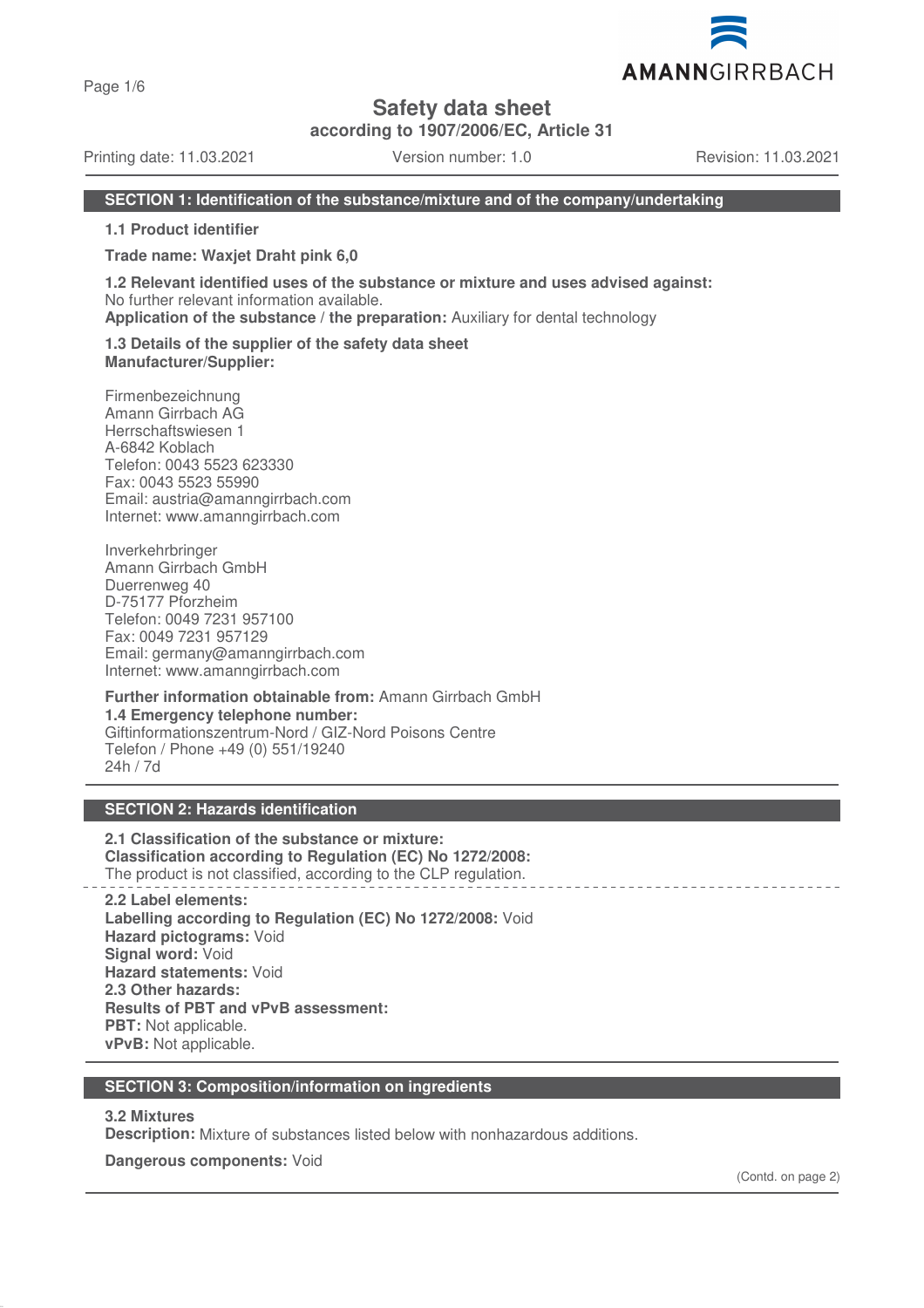

**Safety data sheet**

**according to 1907/2006/EC, Article 31**

Printing date: 11.03.2021 Version number: 1.0 Revision: 11.03.2021

(Contd. of page 1)

**Trade name: Waxjet Draht pink 6,0**

**Additional information:** For the wording of the listed hazard phrases refer to section 16.

### **SECTION 4: First aid measures**

**4.1 Description of first aid measures: General information:** Take affected persons out into the fresh air. Do not leave affected persons unattended. **After inhalation:** Supply fresh air; consult doctor in case of complaints. **After skin contact:** Immediately wash with water and soap and rinse thoroughly. **After eye contact:** Rinse opened eye for several minutes under running water. Call a doctor immediately. **After swallowing:** Call a doctor immediately. **4.2 Most important symptoms and effects, both acute and delayed:** No further relevant information available. **4.3 Indication of any immediate medical attention and special treatment needed:** No further relevant information available.

## **SECTION 5: Firefighting measures**

**5.1 Extinguishing media:**

**Suitable extinguishing agents:** CO2, powder or water spray. Fight larger fires with water spray or alcohol resistant foam. **5.2 Special hazards arising from the substance or mixture:** Formation of toxic gases is possible during heating or in case of fire. **5.3 Advice for firefighters: Protective equipment:** Mouth respiratory protective device. Do not inhale explosion gases or combustion gases. **Additional information:** Collect contaminated fire fighting water separately. It must not enter the sewage system.

#### **SECTION 6: Accidental release measures**

**6.1 Personal precautions, protective equipment and emergency procedures:**

Wear protective equipment. Keep unprotected persons away.

Ensure adequate ventilation.

Use respiratory protective device against the effects of fumes/dust/aerosol.

**6.2 Environmental precautions:** Do not allow product to reach sewage system or any water course.

**6.3 Methods and material for containment and cleaning up:**

Pick up mechanically.

Ensure adequate ventilation.

**6.4 Reference to other sections:**

See Section 7 for information on safe handling.

See Section 8 for information on personal protection equipment.

See Section 13 for disposal information.

## **SECTION 7: Handling and storage**

**7.1 Precautions for safe handling:** Ensure good ventilation/exhaustion at the workplace. **Information about fire - and explosion protection:** Keep ignition sources away - Do not smoke.

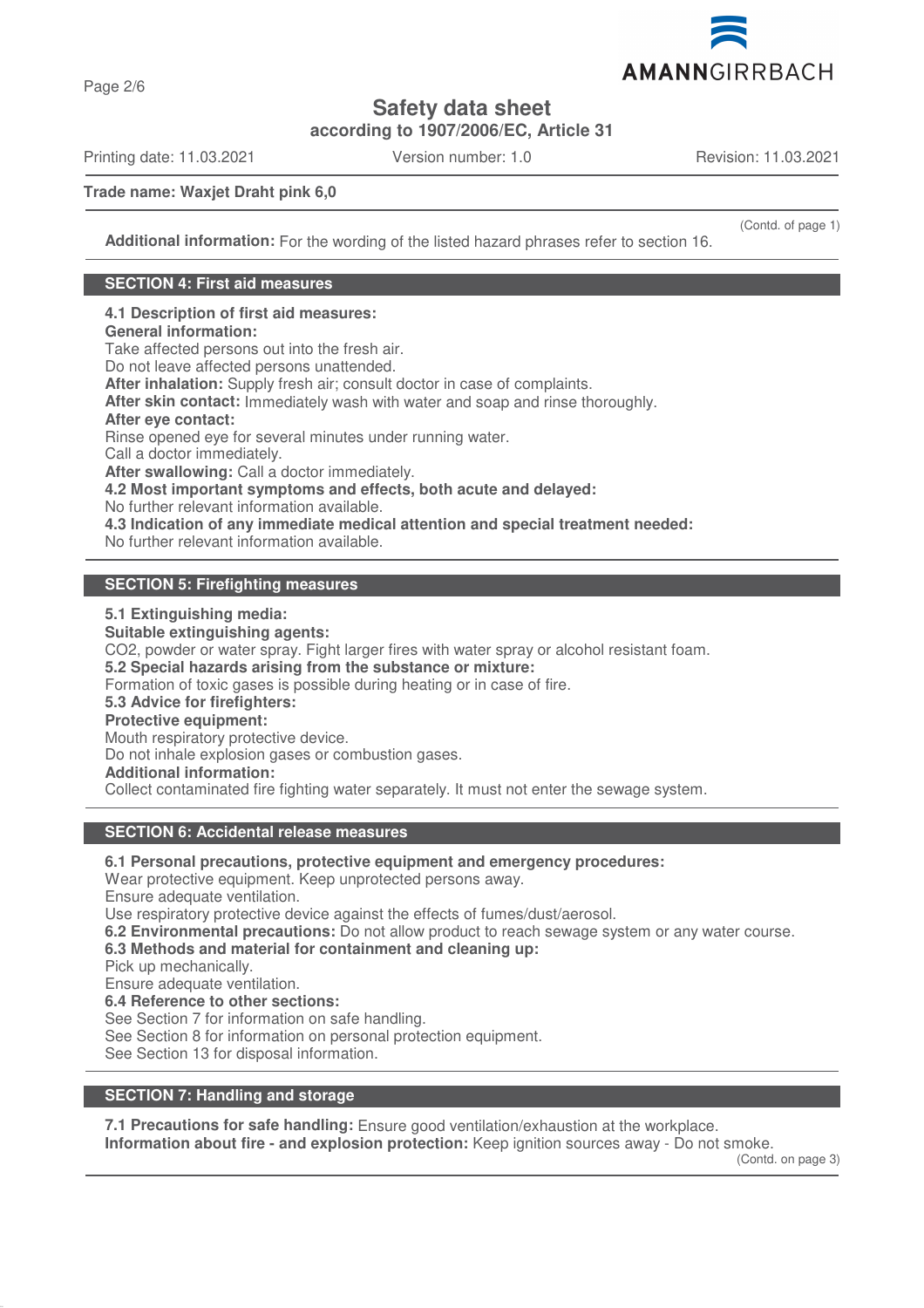

Page 3/6

# **Safety data sheet**

**according to 1907/2006/EC, Article 31**

Printing date: 11.03.2021 Version number: 1.0 Revision: 11.03.2021

**Trade name: Waxjet Draht pink 6,0**

(Contd. of page 2)

**7.2 Conditions for safe storage, including any incompatibilities: Storage: Requirements to be met by storerooms and receptacles:** Store only in the original receptacle. **Information about storage in one common storage facility:** Store away from foodstuffs. **Further information about storage conditions:** Protect from heat and direct sunlight. Keep container tightly sealed. **7.3 Specific end use(s):** No further relevant information available. **SECTION 8: Exposure controls/personal protection 8.1 Control parameters: Ingredients with limit values that require monitoring at the workplace:** The product does not contain any relevant quantities of materials with critical values that have to be monitored at the workplace. **8.2 Exposure controls: Appropriate engineering controls** No further data; see item 7. **Individual protection measures, such as personal protective equipment General protective and hygienic measures:** The usual precautionary measures are to be adhered to when handling chemicals. **Respiratory protection:** Not necessary if room is well-ventilated. **Hand protection** Check the permeability prior to each anewed use of the glove. Protective gloves **Material of gloves:** Nitrile rubber, NBR Recommended thickness of the material:  $\geq 0.2$  mm The selection of the suitable gloves does not only depend on the material, but also on further marks of quality and varies from manufacturer to manufacturer. **Penetration time of glove material:** The exact break through time has to be found out by the manufacturer of the protective gloves and has to be observed. **Eye/face protection** Safety glasses

# **SECTION 9: Physical and chemical properties**

| 9.1 Information on basic physical and chemical properties: |                              |
|------------------------------------------------------------|------------------------------|
| <b>General Information:</b>                                |                              |
| Colour:                                                    | <b>Pink</b>                  |
| Odour:                                                     | Odourless                    |
| <b>Odour threshold:</b>                                    | Not determined.              |
| <b>Melting point/freezing point:</b>                       | Undetermined.                |
| Boiling point or initial boiling point and boiling         |                              |
| range                                                      | Undetermined.                |
| <b>Flammability</b>                                        | Not applicable.              |
| Lower and upper explosion limit                            |                              |
| Lower:                                                     | Not determined.              |
| Upper:                                                     | Not determined.              |
| <b>Flash point:</b>                                        | Not applicable.              |
| Auto-ignition temperature:                                 | Product is not selfigniting. |
| Decomposition temperature:                                 | Not determined.              |
| pH                                                         | Not applicable.              |
|                                                            | (n)                          |

(Contd. on page 4)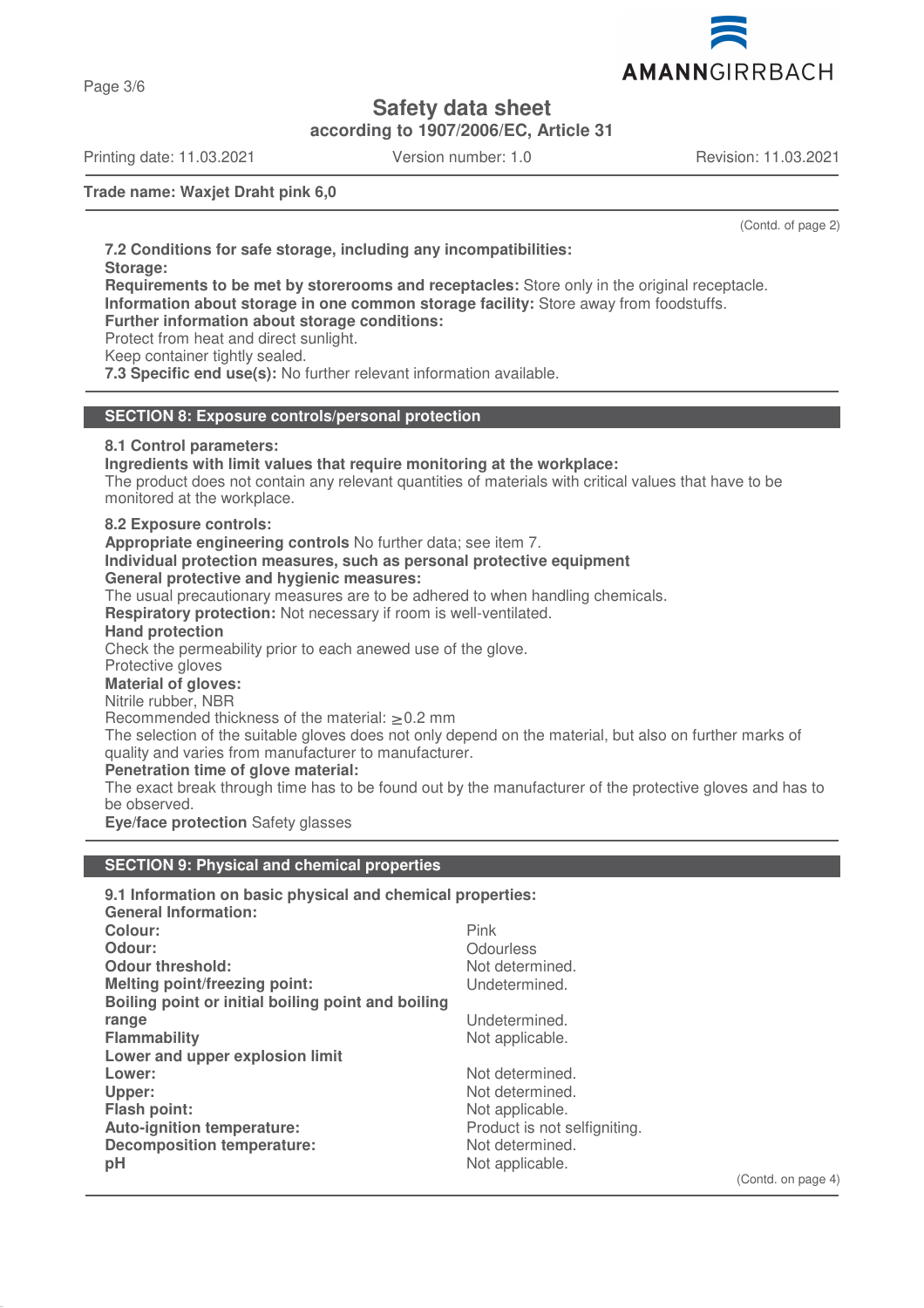Page 4/6

# **Safety data sheet**

**according to 1907/2006/EC, Article 31**

Printing date: 11.03.2021 Version number: 1.0 Revision: 11.03.2021

### **Trade name: Waxjet Draht pink 6,0**

| <b>Viscosity:</b><br><b>Kinematic viscosity</b><br>Not applicable.<br><b>Dynamic:</b><br>Not applicable.<br><b>Solubility</b><br>water:<br>Insoluble.<br>Partition coefficient n-octanol/water (log value)<br>Not determined.<br>Not determined.<br>Vapour pressure:<br>Density and/or relative density<br>Density at 20 °C:<br>$\sim 0.94$ g/cm <sup>3</sup><br><b>Relative density:</b><br>Not determined.<br>Vapour density:<br>Not determined.<br>9.2 Other information:<br>Appearance:<br>Solid<br>Form:<br>Important information on protection of health<br>and environment, and on safety.<br><b>Explosive properties:</b><br>Product does not present an explosion hazard.<br><b>Change in condition:</b><br>Setting temperature / range:<br>59 °C<br><b>Evaporation rate:</b><br>Not applicable. | (Contd. of page 3) |
|-----------------------------------------------------------------------------------------------------------------------------------------------------------------------------------------------------------------------------------------------------------------------------------------------------------------------------------------------------------------------------------------------------------------------------------------------------------------------------------------------------------------------------------------------------------------------------------------------------------------------------------------------------------------------------------------------------------------------------------------------------------------------------------------------------------|--------------------|
|                                                                                                                                                                                                                                                                                                                                                                                                                                                                                                                                                                                                                                                                                                                                                                                                           |                    |
|                                                                                                                                                                                                                                                                                                                                                                                                                                                                                                                                                                                                                                                                                                                                                                                                           |                    |
|                                                                                                                                                                                                                                                                                                                                                                                                                                                                                                                                                                                                                                                                                                                                                                                                           |                    |
|                                                                                                                                                                                                                                                                                                                                                                                                                                                                                                                                                                                                                                                                                                                                                                                                           |                    |
|                                                                                                                                                                                                                                                                                                                                                                                                                                                                                                                                                                                                                                                                                                                                                                                                           |                    |
|                                                                                                                                                                                                                                                                                                                                                                                                                                                                                                                                                                                                                                                                                                                                                                                                           |                    |
|                                                                                                                                                                                                                                                                                                                                                                                                                                                                                                                                                                                                                                                                                                                                                                                                           |                    |
|                                                                                                                                                                                                                                                                                                                                                                                                                                                                                                                                                                                                                                                                                                                                                                                                           |                    |
|                                                                                                                                                                                                                                                                                                                                                                                                                                                                                                                                                                                                                                                                                                                                                                                                           |                    |
|                                                                                                                                                                                                                                                                                                                                                                                                                                                                                                                                                                                                                                                                                                                                                                                                           |                    |
|                                                                                                                                                                                                                                                                                                                                                                                                                                                                                                                                                                                                                                                                                                                                                                                                           |                    |
|                                                                                                                                                                                                                                                                                                                                                                                                                                                                                                                                                                                                                                                                                                                                                                                                           |                    |
|                                                                                                                                                                                                                                                                                                                                                                                                                                                                                                                                                                                                                                                                                                                                                                                                           |                    |
|                                                                                                                                                                                                                                                                                                                                                                                                                                                                                                                                                                                                                                                                                                                                                                                                           |                    |
|                                                                                                                                                                                                                                                                                                                                                                                                                                                                                                                                                                                                                                                                                                                                                                                                           |                    |
|                                                                                                                                                                                                                                                                                                                                                                                                                                                                                                                                                                                                                                                                                                                                                                                                           |                    |
|                                                                                                                                                                                                                                                                                                                                                                                                                                                                                                                                                                                                                                                                                                                                                                                                           |                    |
|                                                                                                                                                                                                                                                                                                                                                                                                                                                                                                                                                                                                                                                                                                                                                                                                           |                    |
|                                                                                                                                                                                                                                                                                                                                                                                                                                                                                                                                                                                                                                                                                                                                                                                                           |                    |
|                                                                                                                                                                                                                                                                                                                                                                                                                                                                                                                                                                                                                                                                                                                                                                                                           |                    |
| Information with regard to physical hazard                                                                                                                                                                                                                                                                                                                                                                                                                                                                                                                                                                                                                                                                                                                                                                |                    |
| classes                                                                                                                                                                                                                                                                                                                                                                                                                                                                                                                                                                                                                                                                                                                                                                                                   |                    |
| Void<br><b>Explosives</b>                                                                                                                                                                                                                                                                                                                                                                                                                                                                                                                                                                                                                                                                                                                                                                                 |                    |
| Void<br><b>Flammable gases</b>                                                                                                                                                                                                                                                                                                                                                                                                                                                                                                                                                                                                                                                                                                                                                                            |                    |
| Void<br><b>Aerosols</b>                                                                                                                                                                                                                                                                                                                                                                                                                                                                                                                                                                                                                                                                                                                                                                                   |                    |
| <b>Oxidising gases</b><br>Void                                                                                                                                                                                                                                                                                                                                                                                                                                                                                                                                                                                                                                                                                                                                                                            |                    |
| Void<br><b>Gases under pressure</b>                                                                                                                                                                                                                                                                                                                                                                                                                                                                                                                                                                                                                                                                                                                                                                       |                    |
| <b>Flammable liquids</b><br>Void                                                                                                                                                                                                                                                                                                                                                                                                                                                                                                                                                                                                                                                                                                                                                                          |                    |
| <b>Flammable solids</b><br>Void                                                                                                                                                                                                                                                                                                                                                                                                                                                                                                                                                                                                                                                                                                                                                                           |                    |
| Self-reactive substances and mixtures<br>Void                                                                                                                                                                                                                                                                                                                                                                                                                                                                                                                                                                                                                                                                                                                                                             |                    |
| Void<br><b>Pyrophoric liquids</b>                                                                                                                                                                                                                                                                                                                                                                                                                                                                                                                                                                                                                                                                                                                                                                         |                    |
| <b>Pyrophoric solids</b><br>Void                                                                                                                                                                                                                                                                                                                                                                                                                                                                                                                                                                                                                                                                                                                                                                          |                    |
| Self-heating substances and mixtures<br>Void                                                                                                                                                                                                                                                                                                                                                                                                                                                                                                                                                                                                                                                                                                                                                              |                    |
| Substances and mixtures, which emit flammable                                                                                                                                                                                                                                                                                                                                                                                                                                                                                                                                                                                                                                                                                                                                                             |                    |
| gases in contact with water<br>Void                                                                                                                                                                                                                                                                                                                                                                                                                                                                                                                                                                                                                                                                                                                                                                       |                    |
| Void<br><b>Oxidising liquids</b>                                                                                                                                                                                                                                                                                                                                                                                                                                                                                                                                                                                                                                                                                                                                                                          |                    |
| <b>Oxidising solids</b><br>Void                                                                                                                                                                                                                                                                                                                                                                                                                                                                                                                                                                                                                                                                                                                                                                           |                    |
| <b>Organic peroxides</b><br>Void                                                                                                                                                                                                                                                                                                                                                                                                                                                                                                                                                                                                                                                                                                                                                                          |                    |
| <b>Corrosive to metals</b><br>Void                                                                                                                                                                                                                                                                                                                                                                                                                                                                                                                                                                                                                                                                                                                                                                        |                    |
| <b>Desensitised explosives</b><br>Void                                                                                                                                                                                                                                                                                                                                                                                                                                                                                                                                                                                                                                                                                                                                                                    |                    |

## **SECTION 10: Stability and reactivity**

**10.1 Reactivity:** No further relevant information available.

**10.2 Chemical stability:**

**Thermal decomposition / conditions to be avoided:**

No decomposition if used according to specifications.

**10.3 Possibility of hazardous reactions:** No dangerous reactions known.

**10.4 Conditions to avoid:** No further relevant information available.

**10.5 Incompatible materials:** No further relevant information available.

**10.6 Hazardous decomposition products:** No dangerous decomposition products known.

(Contd. on page 5)

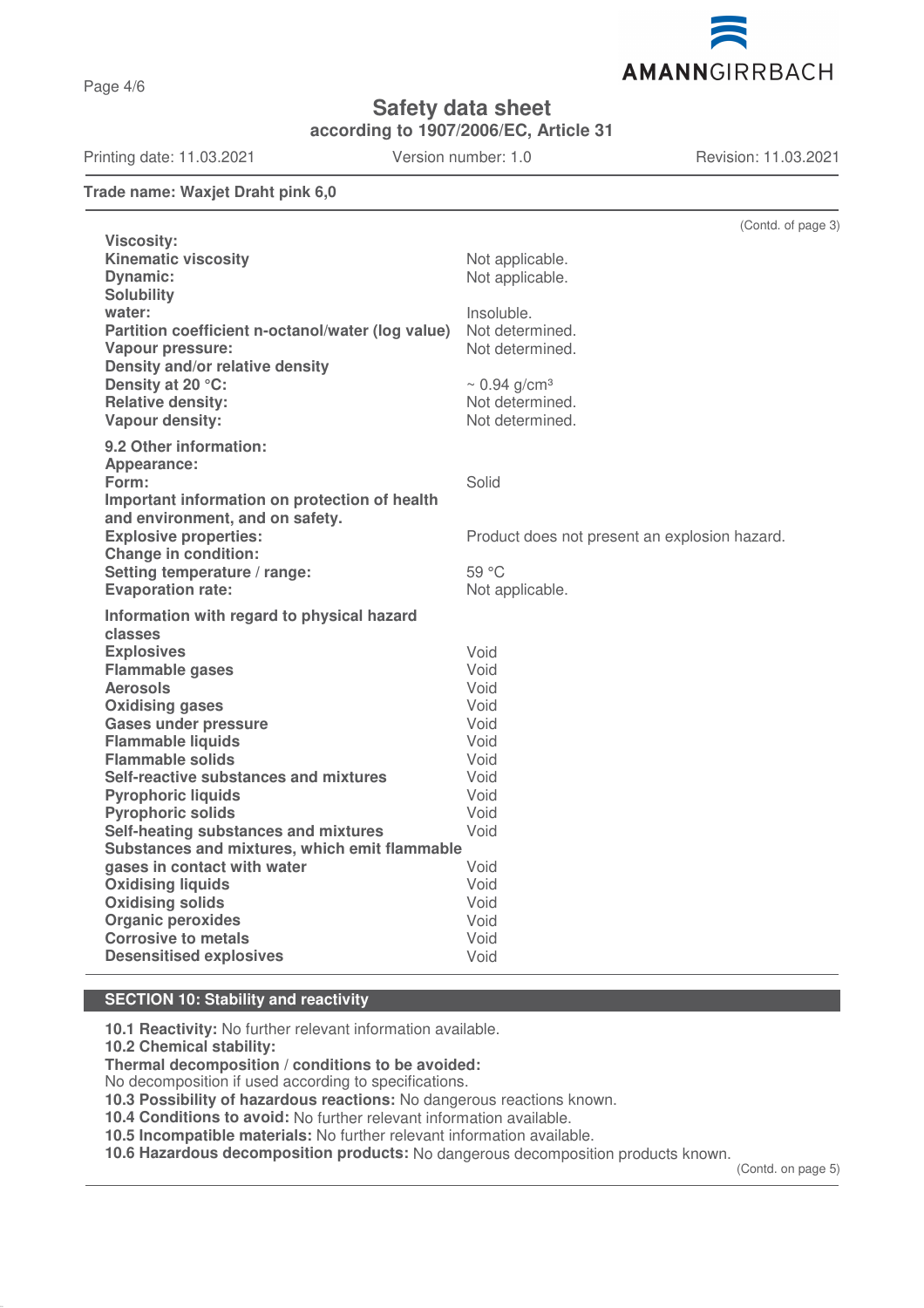# **Safety data sheet**

**according to 1907/2006/EC, Article 31**

Printing date: 11.03.2021 Version number: 1.0 Revision: 11.03.2021

AMANNGIRRBACH

**Trade name: Waxjet Draht pink 6,0**

(Contd. of page 4)

### **SECTION 11: Toxicological information**

**11.1 Information on hazard classes as defined in Regulation (EC) No 1272/2008**

**Acute toxicity** Based on available data, the classification criteria are not met.

**Skin corrosion/irritation** Based on available data, the classification criteria are not met.

**Serious eye damage/irritation** Based on available data, the classification criteria are not met.

**Respiratory or skin sensitisation** Based on available data, the classification criteria are not met.

**Germ cell mutagenicity** Based on available data, the classification criteria are not met.

**Carcinogenicity** Based on available data, the classification criteria are not met.

**Reproductive toxicity** Based on available data, the classification criteria are not met.

**STOT-single exposure** Based on available data, the classification criteria are not met.

**STOT-repeated exposure** Based on available data, the classification criteria are not met.

**Aspiration hazard** Based on available data, the classification criteria are not met.

**11.2 Information on other hazards**

**Endocrine disrupting properties** 

None of the ingredients is listed.

### **SECTION 12: Ecological information**

**12.1 Toxicity:**

**Aquatic toxicity:** No further relevant information available. **12.2 Persistence and degradability:** No further relevant information available. **12.3 Bioaccumulative potential:** No further relevant information available. **12.4 Mobility in soil:** No further relevant information available. **12.5 Results of PBT and vPvB assessment: PBT:** Not applicable. **vPvB:** Not applicable. **12.6 Endocrine disrupting properties** The product does not contain substances with endocrine disrupting properties. **12.7 Other adverse effects:** No further relevant information available. **Additional ecological information:**

**General notes:** Not hazardous for water.

## **SECTION 13: Disposal considerations**

# **13.1 Waste treatment methods:**

# **European waste catalogue:**

Dispose of contents/container in accordance with local/regional/national/international regulations.

#### **Uncleaned packaging:**

**Recommendation:** Disposal must be made according to official regulations.

## **SECTION 14: Transport information**

| ADR, ADN, IMDG, IATA                                             |  |
|------------------------------------------------------------------|--|
| Class:<br>Void<br>14.4 Packing group:<br>Void<br>ADR, IMDG, IATA |  |